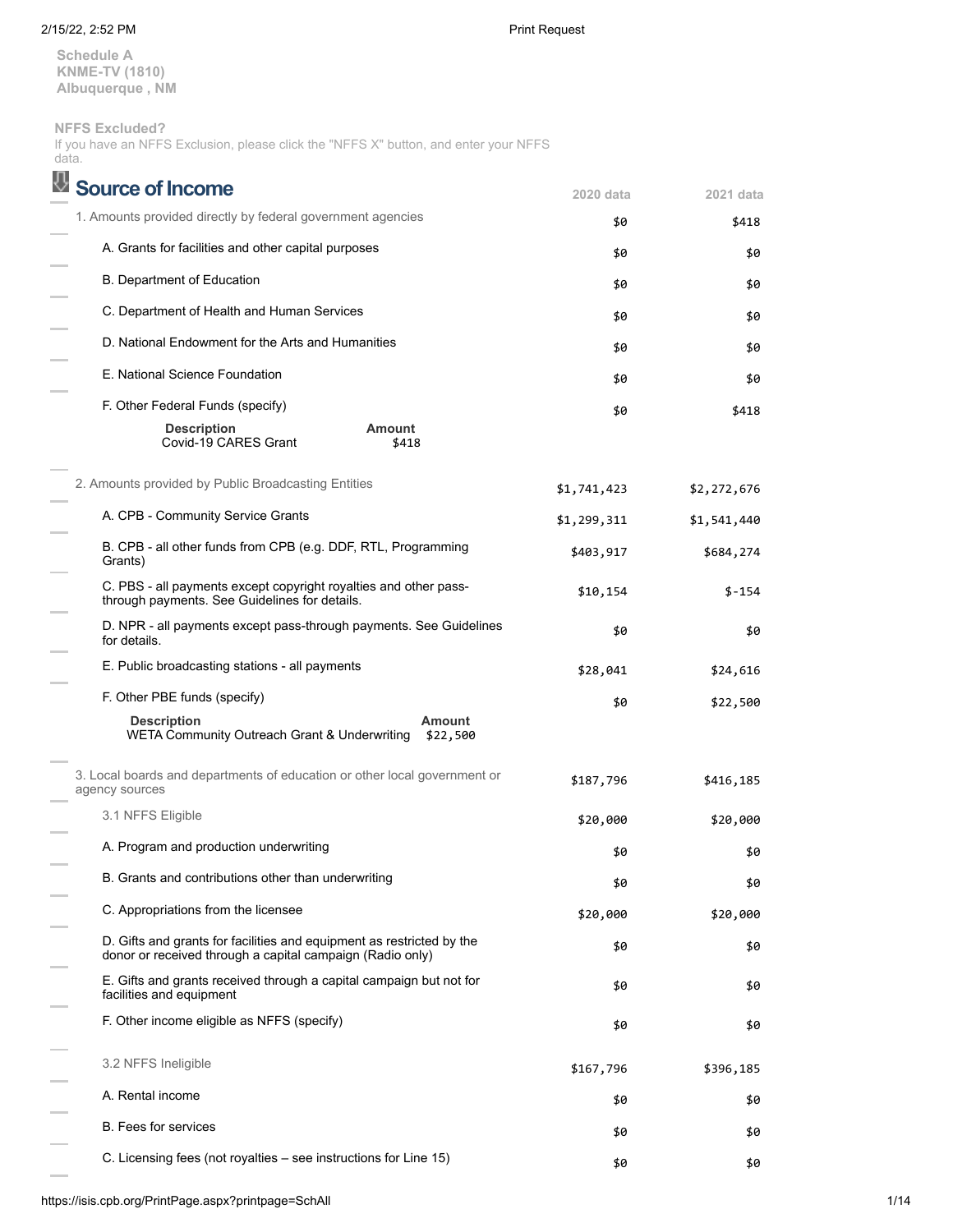| 2/15/22, 2:52 PM                                                                                                                   | <b>Print Request</b> |             |
|------------------------------------------------------------------------------------------------------------------------------------|----------------------|-------------|
| D. Gifts and grants for facilities and equipment as restricted by the<br>donor or received through a capital campaign (TV only)    | \$167,796            | \$396,185   |
| E. Other income ineligible for NFFS inclusion                                                                                      | \$0                  | \$0         |
| 4. State boards and departments of education or other state government or<br>agency sources                                        | \$1,115,638          | \$1,055,162 |
| 4.1 NFFS Eligible                                                                                                                  | \$1,115,638          | \$1,055,162 |
| A. Program and production underwriting                                                                                             | \$1,838              | \$8,162     |
| B. Grants and contributions other than underwriting                                                                                | \$0                  | \$0         |
| C. Appropriations from the licensee                                                                                                | \$0                  | \$0         |
| D. Gifts and grants for facilities and equipment as restricted by the<br>donor or received through a capital campaign (Radio only) | \$0                  | \$0         |
| E. Gifts and grants received through a capital campaign but not for<br>facilities and equipment                                    | \$0                  | \$0         |
| F. Other income eligible as NFFS (specify)                                                                                         | \$1,113,800          | \$1,047,000 |
| <b>Description</b><br>Amount<br>General State Appropriation<br>\$1,047,000                                                         |                      |             |
| 4.2 NFFS Ineligible                                                                                                                | \$0                  | \$0         |
| A. Rental income                                                                                                                   | \$0                  | \$0         |
| <b>B.</b> Fees for services                                                                                                        | \$0                  | \$0         |
| C. Licensing fees (not royalties – see instructions for Line 15)                                                                   | \$0                  | \$0         |
| D. Gifts and grants for facilities and equipment as restricted by the<br>donor or received through a capital campaign (TV only)    | \$0                  | \$0         |
| E. Other income ineligible for NFFS inclusion                                                                                      | \$0                  | \$0         |
| 5. State colleges and universities                                                                                                 | \$225,448            | \$245,846   |
| 5.1 NFFS Eligible                                                                                                                  | \$225,448            | \$225,846   |
| A. Program and production underwriting                                                                                             | \$0                  | \$0         |
| B. Grants and contributions other than underwriting                                                                                | \$0                  | \$9,744     |
| C. Appropriations from the licensee                                                                                                | \$0                  | \$0         |
| D. Gifts and grants for facilities and equipment as restricted by the                                                              | \$0                  | \$0         |
| donor or received through a capital campaign (Radio only)<br>E. Gifts and grants received through a capital campaign but not for   |                      |             |
| facilities and equipment                                                                                                           | \$0                  | \$0         |
| F. Other income eligible as NFFS (specify)                                                                                         | \$225,448            | \$216,102   |
| <b>Description</b><br><b>Amount</b><br>Utilities Paid for by Affiliated University of New Mexico \$216,102                         |                      |             |
| 5.2 NFFS Ineligible                                                                                                                | \$0                  | \$20,000    |
| A. Rental income                                                                                                                   | \$0                  | \$0         |
| <b>B.</b> Fees for services                                                                                                        | \$0                  | \$0         |
| C. Licensing fees (not royalties – see instructions for Line 15)                                                                   | \$0                  | \$0         |
| D. Gifts and grants for facilities and equipment as restricted by the<br>donor or received through a capital campaign (TV only)    | \$0                  | \$0         |
| E. Other income ineligible for NFFS inclusion                                                                                      | \$0                  | \$20,000    |
| <b>Description</b><br><b>Amount</b>                                                                                                |                      |             |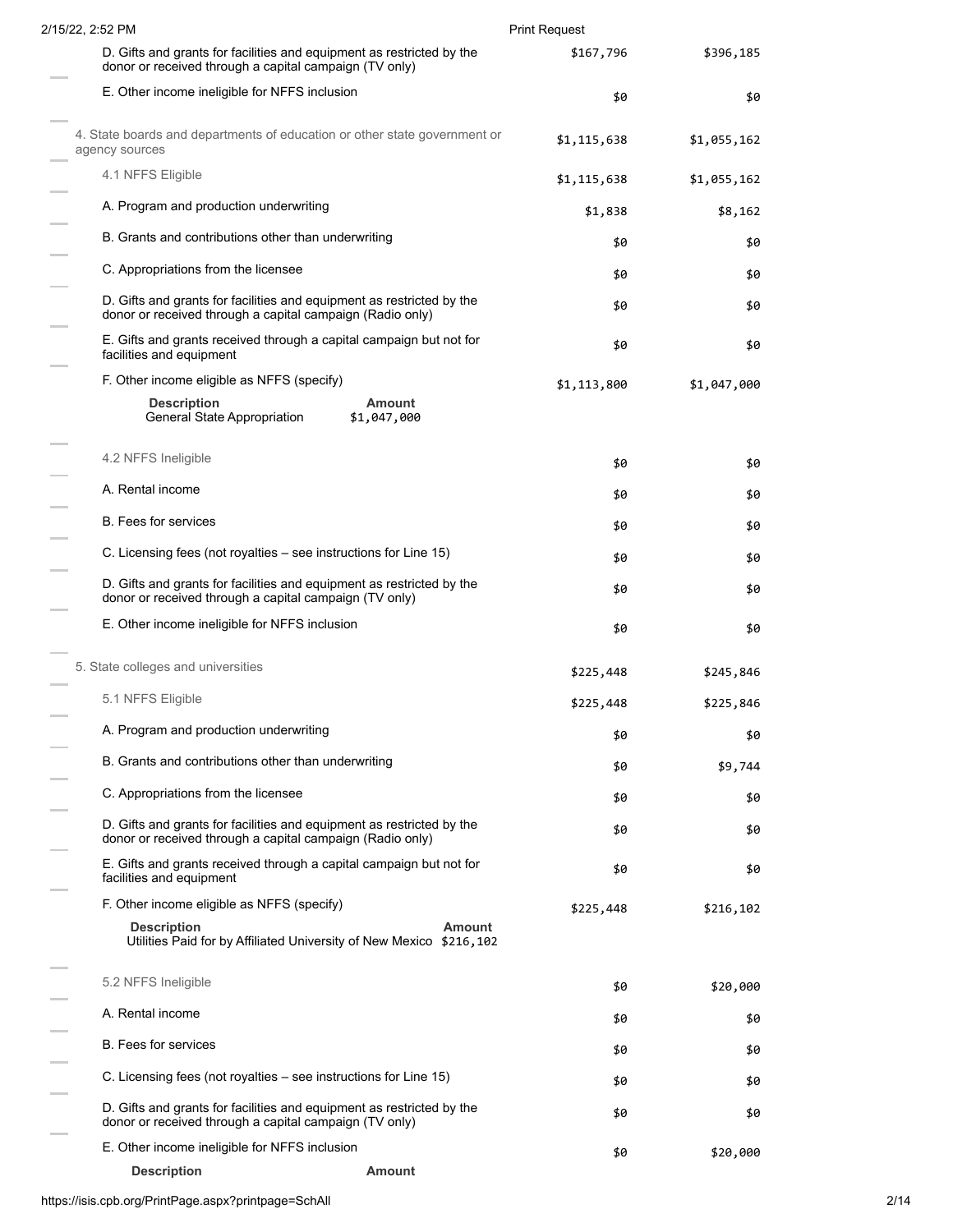$\overline{\phantom{0}}$ 

 $\overline{\phantom{m}}$  $\frac{1}{2}$ 

 $\frac{1}{2}$ 

 $\overline{\phantom{m}}$ 

 $\frac{1}{2}$ 

 $\overline{a}$ 

 $\frac{1}{2}$ 

 $\frac{1}{2}$ 

÷,  $\frac{1}{2}$ 

 $\overline{\phantom{0}}$ 

 $\overline{\phantom{0}}$ 

 $\overline{a}$ 

 $\overline{a}$ 

 $\frac{1}{2}$ 

 $\overline{\phantom{a}}$ 

 $\overline{\phantom{m}}$ 

 $\frac{1}{2}$ 

 $\frac{1}{2}$  $\frac{1}{2}$ 

 $\equiv$ 

 $\overline{a}$ 

 $\frac{1}{2}$ 

 $\sim$ 

| <b>Description</b>                     | Amount   |
|----------------------------------------|----------|
| Contribution Received for Tower Repair | \$20,000 |

| 6. Other state-supported colleges and universities                                                                                 | \$0       | \$0       |
|------------------------------------------------------------------------------------------------------------------------------------|-----------|-----------|
| 6.1 NFFS Eligible                                                                                                                  | \$0       | \$0       |
| A. Program and production underwriting                                                                                             | \$0       | \$0       |
| B. Grants and contributions other than underwriting                                                                                | \$0       | \$0       |
| C. Appropriations from the licensee                                                                                                | \$0       | \$0       |
| D. Gifts and grants for facilities and equipment as restricted by the<br>donor or received through a capital campaign (Radio only) | \$0       | \$0       |
| E. Gifts and grants received through a capital campaign but not for<br>facilities and equipment                                    | \$0       | \$0       |
| F. Other income eligible as NFFS (specify)                                                                                         | \$0       | \$0       |
| 6.2 NFFS Ineligible                                                                                                                | \$0       | \$0       |
| A. Rental income                                                                                                                   | \$0       | \$0       |
| <b>B.</b> Fees for services                                                                                                        | \$0       | \$0       |
| C. Licensing fees (not royalties – see instructions for Line 15)                                                                   | \$0       | \$0       |
| D. Gifts and grants for facilities and equipment as restricted by the<br>donor or received through a capital campaign (TV only)    | \$0       | \$0       |
| E. Other income ineligible for NFFS inclusion                                                                                      | \$0       | \$0       |
| 7. Private colleges and universities                                                                                               | \$0       | \$0       |
| 7.1 NFFS Eligible                                                                                                                  | \$0       | \$0       |
| A. Program and production underwriting                                                                                             | \$0       | \$0       |
| B. Grants and contributions other than underwriting                                                                                | \$0       | \$0       |
| C. Appropriations from the licensee                                                                                                | \$0       | \$0       |
| D. Gifts and grants for facilities and equipment as restricted by the<br>donor or received through a capital campaign (Radio only) | \$0       | \$0       |
| E. Gifts and grants received through a capital campaign but not for<br>facilities and equipment                                    | \$0       | \$0       |
| F. Other income eligible as NFFS (specify)                                                                                         | \$0       | \$0       |
| 7.2 NFFS Ineligible                                                                                                                | \$0       | \$0       |
| A. Rental income                                                                                                                   | \$0       | \$0       |
| B. Fees for services                                                                                                               | \$0       | \$0       |
| C. Licensing fees (not royalties – see instructions for Line 15)                                                                   | \$0       | \$0       |
| D. Gifts and grants for facilities and equipment as restricted by the<br>donor or received through a capital campaign (TV only)    | \$0       | \$0       |
| E. Other income ineligible for NFFS inclusion                                                                                      | \$0       | \$0       |
| 8. Foundations and nonprofit associations                                                                                          | \$343,206 | \$470,564 |
| 8.1 NFFS Eligible                                                                                                                  | \$221,781 | \$330,614 |
| A. Program and production underwriting                                                                                             | \$213,152 | \$156,923 |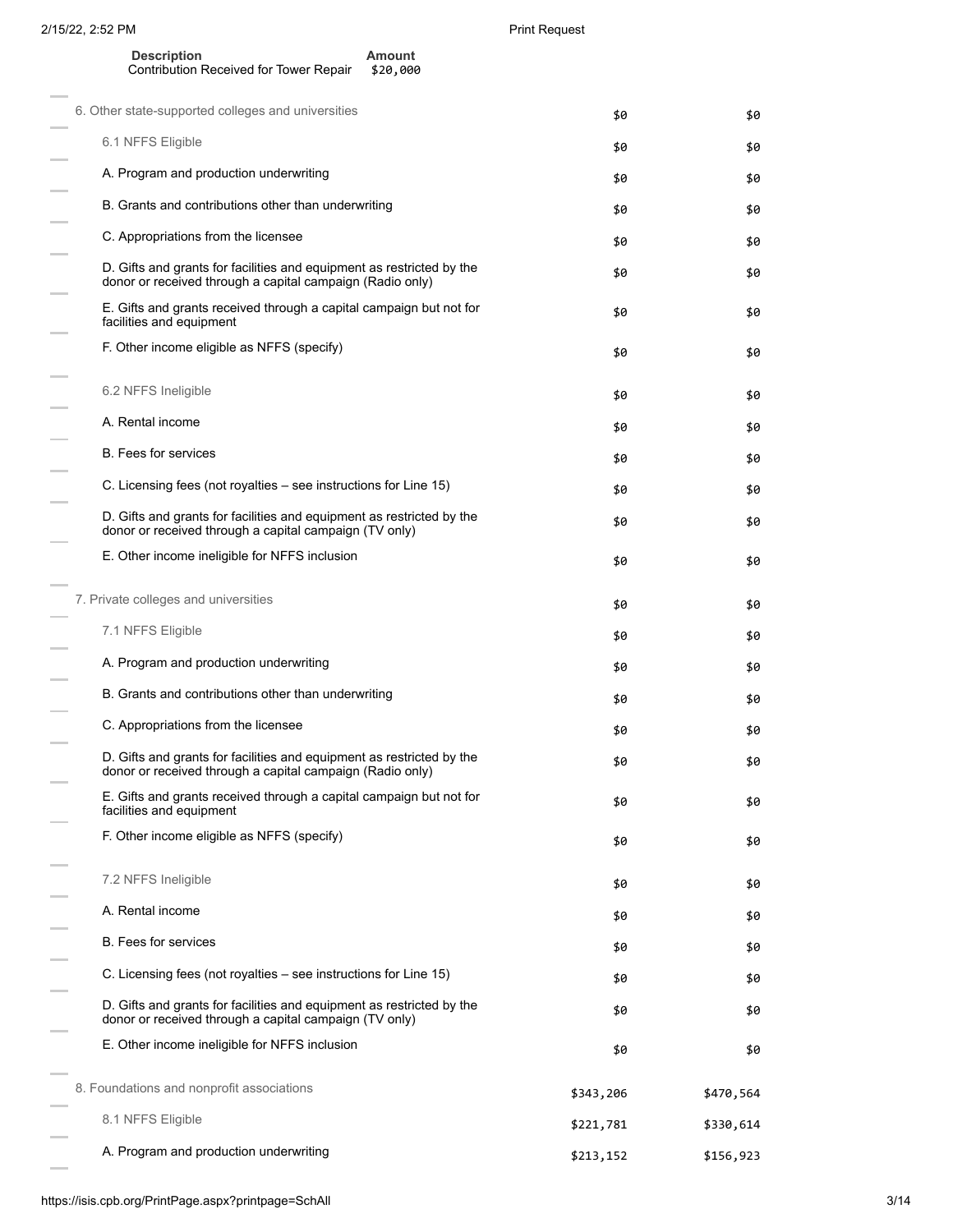| \$8,629     | \$173,691   |
|-------------|-------------|
| \$0         | \$0         |
| \$0         | \$0         |
| \$0         | \$0         |
| \$121,425   | \$139,950   |
| \$0         | \$0         |
| \$121,425   | \$139,950   |
| \$0         | \$0         |
| \$0         | \$0         |
| \$0         | \$0         |
| \$492,210   | \$401,470   |
| \$161,014   | \$115,111   |
| \$161,014   | \$115,111   |
| \$0         | \$0         |
| \$0         | \$0         |
| \$0         | \$0         |
| \$0         | \$0         |
| \$331,196   | \$286,359   |
| \$138,000   | \$138,000   |
| \$152,896   | \$111,066   |
| \$0         | \$0         |
| \$0         | \$0         |
| \$40,300    | \$37,293    |
|             |             |
| \$3,266,633 | \$4,328,642 |
| \$2,357     | \$0         |
| \$0         | \$0         |
|             |             |
| \$0         | \$0         |
|             |             |
|             |             |
|             |             |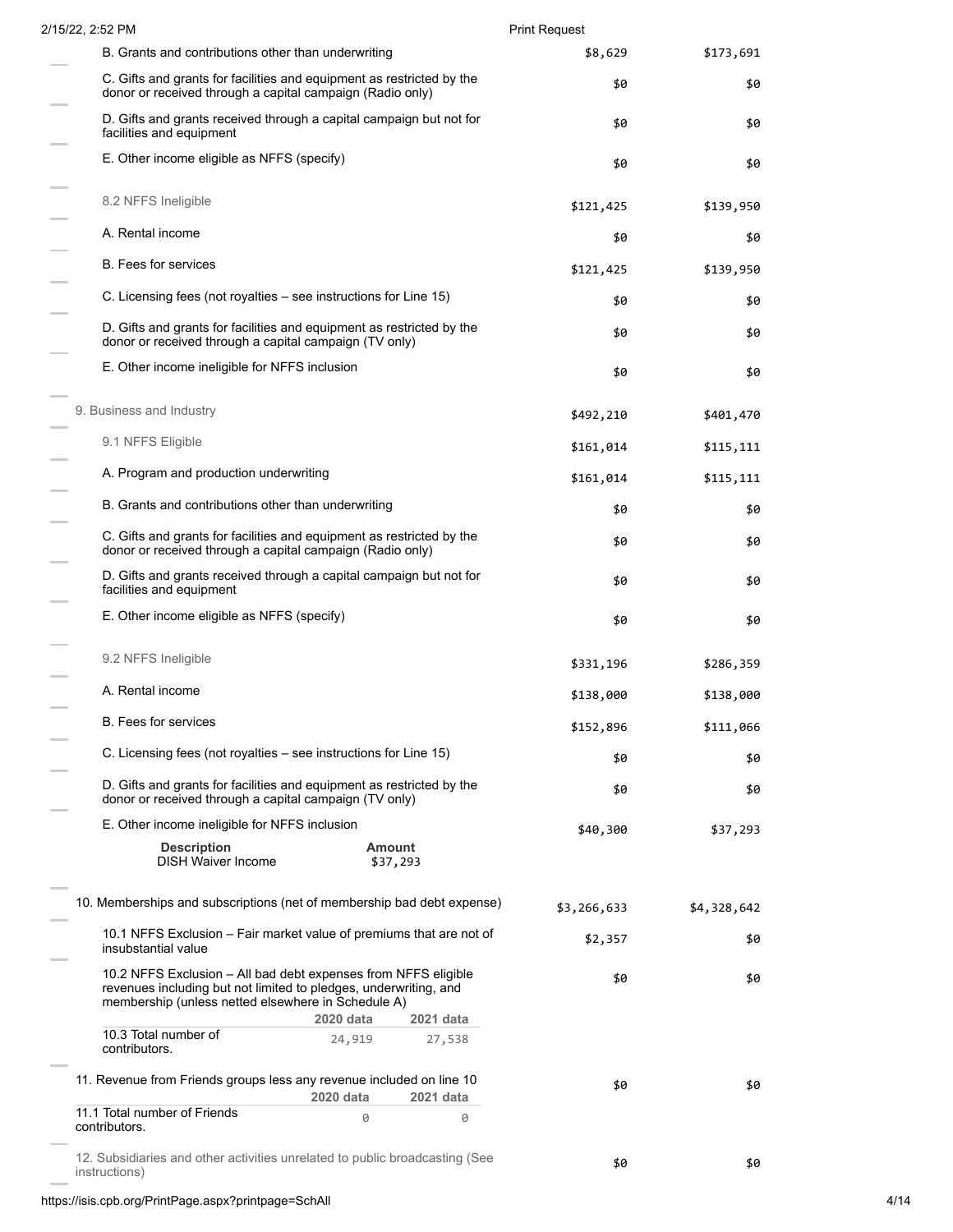| 2/15/22, 2:52 PM                                                                             |                                                                                                                                              | <b>Print Request</b> |           |
|----------------------------------------------------------------------------------------------|----------------------------------------------------------------------------------------------------------------------------------------------|----------------------|-----------|
|                                                                                              | A. Nonprofit subsidiaries involved in telecommunications activities                                                                          | \$0                  | \$0       |
| B. NFFS Ineligible – Nonprofit subsidiaries not involved in<br>telecommunications activities |                                                                                                                                              | \$0                  | \$0       |
| its activities                                                                               | C. NFFS Ineligible - For-profit subsidiaries regardless of the nature of                                                                     | \$0                  | \$0       |
|                                                                                              | D. NFFS Ineligible – Other activities unrelated to public brodcasting                                                                        | \$0                  | \$0       |
| <b>Form of Revenue</b>                                                                       |                                                                                                                                              | 2020 data            | 2021 data |
| 13. Auction revenue (see instructions for Line 13)                                           |                                                                                                                                              | \$11,741             | \$0       |
| A. Gross auction revenue                                                                     |                                                                                                                                              | \$11,741             | \$0       |
| <b>B.</b> Direct auction expenses                                                            |                                                                                                                                              | \$0                  | \$0       |
| 14. Special fundraising activities (see instructions for Line 14)                            |                                                                                                                                              | \$50,175             | \$100,021 |
| A. Gross special fundraising revenues                                                        |                                                                                                                                              | \$50,175             | \$100,021 |
| B. Direct special fundraising expenses                                                       |                                                                                                                                              | \$0                  | \$0       |
| 15. Passive income                                                                           |                                                                                                                                              | \$40,482             | \$86,325  |
| A. Interest and dividends (other than on endowment funds)                                    |                                                                                                                                              | \$40,044             | \$28,381  |
| <b>B.</b> Royalties                                                                          |                                                                                                                                              | \$0                  | \$0       |
| C. PBS or NPR pass-through copyright royalties                                               |                                                                                                                                              | \$438                | \$57,944  |
| and sale of other assets (other than endowment funds)                                        | 16. Gains and losses on investments, charitable trusts and gift annuities                                                                    | \$0                  | \$0       |
|                                                                                              | A. Gains from sales of property and equipment (do not report losses)                                                                         | \$0                  | \$0       |
| funds)                                                                                       | B. Realized gains/losses on investments (other than endowment                                                                                | \$0                  | \$0       |
|                                                                                              | C. Unrealized gains/losses on investments and actuarial gains/losses<br>on charitable trusts and gift annuities (other than endowment funds) | \$0                  | \$0       |
| 17. Endowment revenue                                                                        |                                                                                                                                              | \$71,491             | \$925,903 |
| A. Contributions to endowment principal                                                      |                                                                                                                                              | \$86,465             | \$0       |
| B. Interest and dividends on endowment funds                                                 |                                                                                                                                              | \$10,617             | \$36,607  |
| this is a negative amount, add a hyphen, e.g., "-1,765")                                     | C. Realized net investment gains and losses on endowment funds (if                                                                           | \$104,040            | \$201,196 |
| this is a negative amount, add a hyphen, e.g., "-1,765")                                     | D. Unrealized net investment gains and losses on endowment funds (if                                                                         | $$-129,631$          | \$688,100 |
| 18. Capital fund contributions from individuals (see instructions)                           |                                                                                                                                              | \$0                  | \$0       |
| public broadcasting sources)                                                                 | A. Facilities and equipment (except funds received from federal or                                                                           | \$0                  | \$0       |
| <b>B.</b> Other                                                                              |                                                                                                                                              | \$0                  | \$0       |
| 19. Gifts and bequests from major individual donors                                          | 2020 data<br>2021 data                                                                                                                       | \$626,488            | \$123,345 |
| 19.1 Total number of major<br>individual donors                                              | 261<br>320                                                                                                                                   |                      |           |
| 20. Other Direct Revenue                                                                     |                                                                                                                                              | \$93,463             | \$79,883  |
| <b>Description</b>                                                                           | <b>Amount</b>                                                                                                                                |                      |           |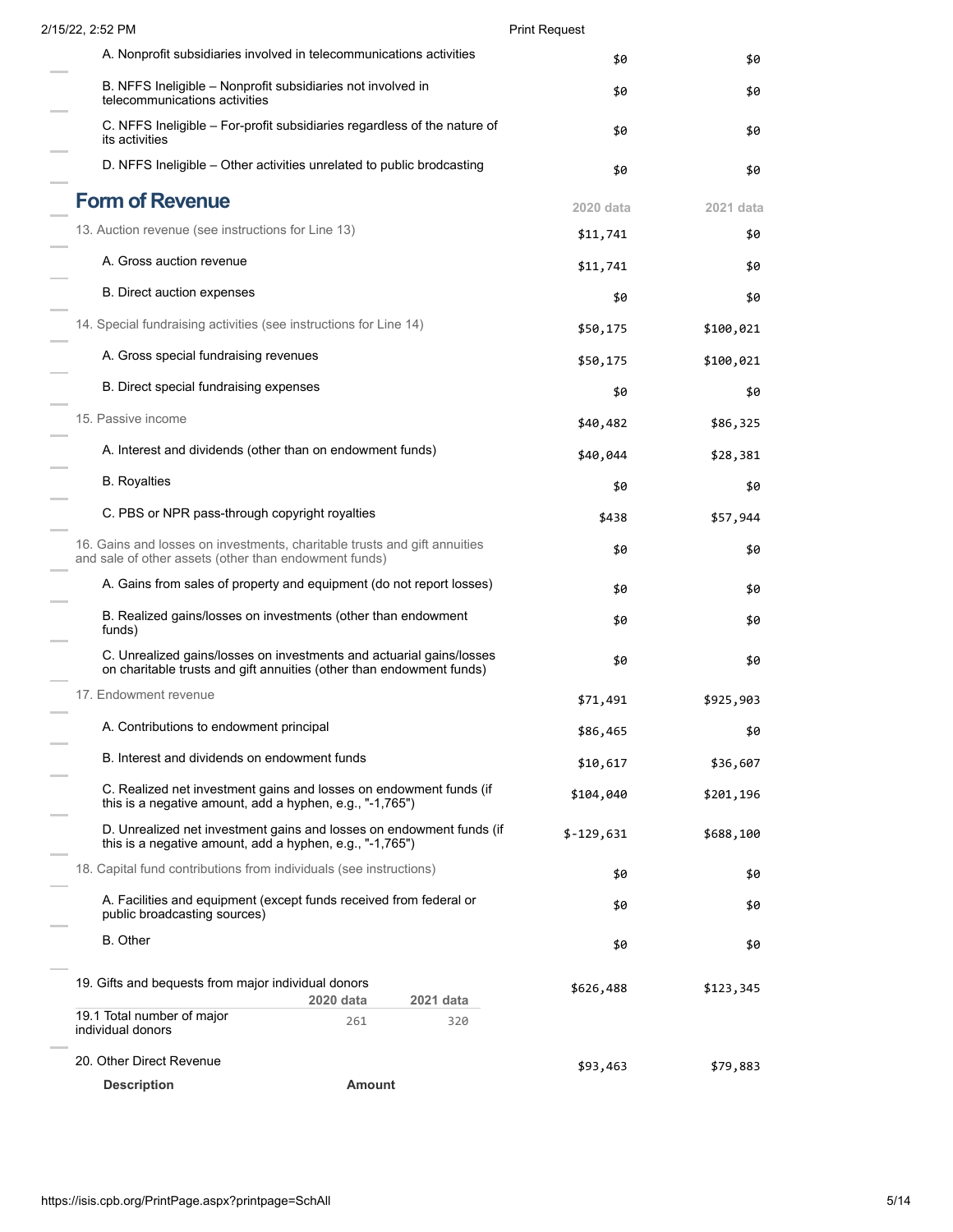|     | <b>Description</b><br>Studio Revenue                                                                                                                         |                           | <b>Amount</b><br>\$3,465 |             |              |
|-----|--------------------------------------------------------------------------------------------------------------------------------------------------------------|---------------------------|--------------------------|-------------|--------------|
|     | <b>Exclusion Description</b><br>Production, taping, or<br>other broadcast related<br>activities                                                              | <b>Amount</b><br>\$3,465  |                          |             |              |
|     | <b>DVD Sales</b>                                                                                                                                             |                           | \$1,684                  |             |              |
|     | <b>Exclusion Description</b><br>Sale of DVDs                                                                                                                 | <b>Amount</b><br>\$1,684  |                          |             |              |
|     | GRT on DVDs                                                                                                                                                  |                           | $$-15,439$               |             |              |
|     | <b>Exclusion Description</b><br>Gross Receipts Sales Tax \$-15,439                                                                                           | <b>Amount</b>             |                          |             |              |
|     | <b>Tower Lease</b>                                                                                                                                           |                           | \$90,173                 |             |              |
|     | <b>Exclusion Description</b><br>Rentals of studio space,<br>equipment, tower, parking<br>space                                                               | <b>Amount</b><br>\$90,173 |                          |             |              |
|     | Line 21. Proceeds from the FCC Spectrum Incentive Auction, interest and<br>dividends earned on these funds, channel sharing revenues, and spectrum<br>leases |                           |                          | \$86,627    | \$0          |
|     | A. Proceeds from sale in spectrum auction                                                                                                                    |                           |                          | \$0         | \$0          |
|     | B. Interest and dividends earned on spectrum auction related revenue                                                                                         |                           |                          | \$0         | \$0          |
|     | C. Payments from spectrum auction speculators                                                                                                                |                           |                          | \$0         | \$0          |
|     | D. Channel sharing and spectrum leases revenues                                                                                                              |                           |                          | \$0         | \$0          |
|     | E. Spectrum repacking funds                                                                                                                                  |                           |                          | \$86,627    | \$0          |
| 21) | 22. Total Revenue (Sum of lines 1 through 12, 13.A, 14.A, and 15 through                                                                                     |                           |                          | \$8,352,821 | \$10,506,440 |
|     | Click here to view all NFFS Eligible revenue on Lines 3 through 9.                                                                                           |                           |                          |             |              |
|     | Click here to view all NFFS Ineligible revenue on Lines 3 through 9.                                                                                         |                           |                          |             |              |
|     | <b>Adjustments to Revenue</b>                                                                                                                                |                           |                          | 2020 data   | 2021 data    |
|     | 23. Federal revenue from line 1.                                                                                                                             |                           |                          | \$0         | \$418        |
|     | 24. Public broadcasting revenue from line 2.                                                                                                                 |                           |                          | \$1,741,423 | \$2,272,676  |
|     | 25. Capital funds exclusion—TV (3.2D, 4.2D, 5.2D, 6.2D, 7.2D, 8.2D, 9.2D,<br>18A)                                                                            |                           |                          | \$167,796   | \$396,185    |
|     | 26. Revenue on line 20 not meeting the source, form, purpose, or recipient<br>criteria                                                                       |                           |                          | \$93,463    | \$79,883     |
|     | 27. Other automatic subtractions from total revenue                                                                                                          |                           |                          | \$516,014   | \$1,335,605  |
|     | A. Auction expenses – limited to the lesser of lines 13a or 13b                                                                                              |                           |                          | \$0         | \$0          |
|     | B. Special fundraising event expenses – limited to the lesser of lines<br>14a or 14b                                                                         |                           |                          | \$0         | \$0          |
|     | C. Gains from sales of property and equipment – line 16a                                                                                                     |                           |                          | \$0         | \$0          |
|     | D. Realized gains/losses on investments (other than endowment<br>$funds$ ) – line $16b$                                                                      |                           |                          | \$0         | \$0          |
|     | E. Unrealized investment and actuarial gains/losses (other than<br>endowment funds) – line 16c                                                               |                           |                          | \$0         | \$0          |
|     | F. Realized and unrealized net investment gains/losses on endowment<br>funds – line 17c, line 17d                                                            |                           |                          | $$-25,591$  | \$889,296    |
|     | G. Rental income (3.2A, 4.2A, 5.2A, 6.2A, 7.2A, 8.2A, 9.2A)                                                                                                  |                           |                          | \$138,000   | \$138,000    |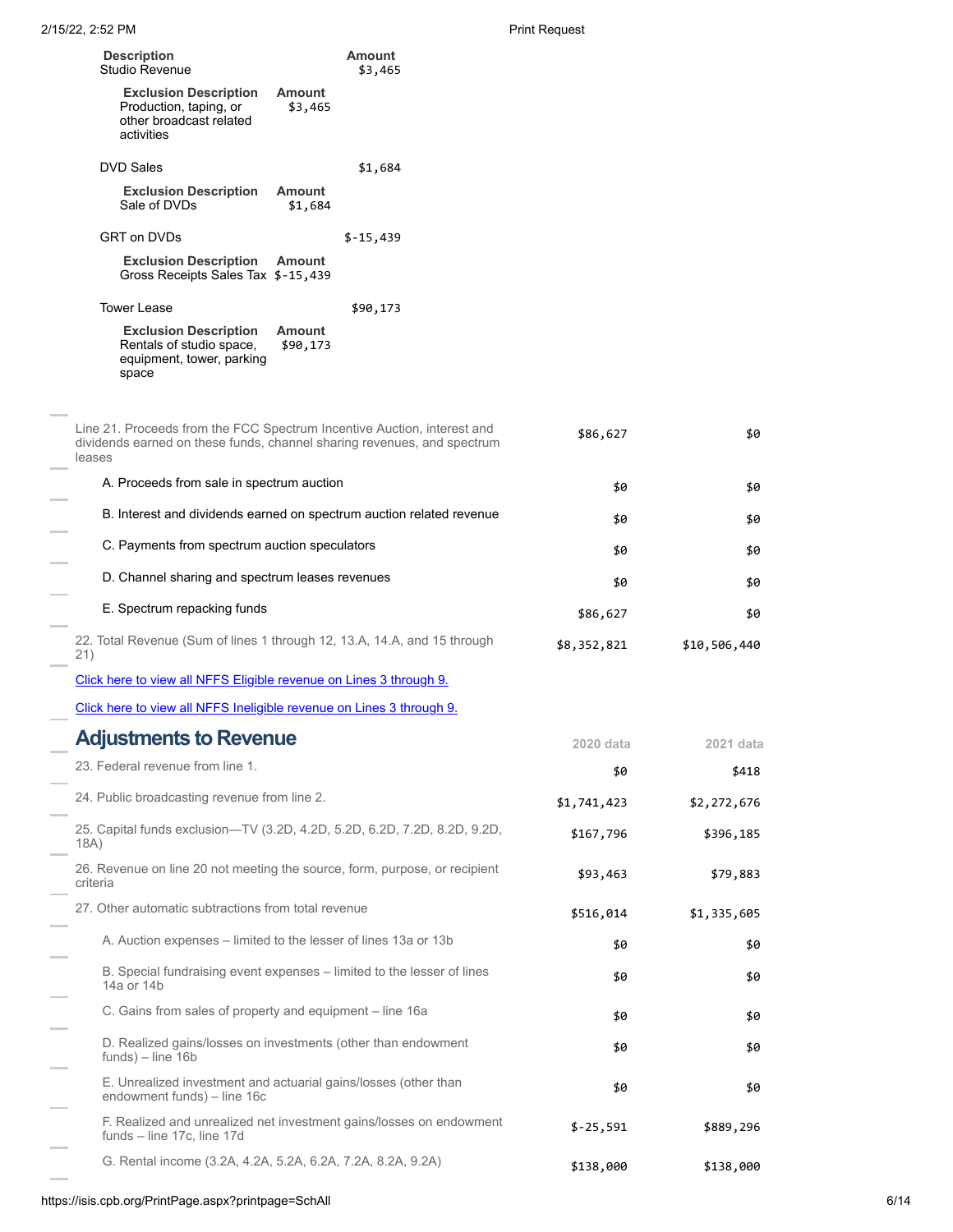| 2/15/22, 2:52 PM                                                                                                                                | <b>Print Request</b> |             |
|-------------------------------------------------------------------------------------------------------------------------------------------------|----------------------|-------------|
| H. Fees for services (3.2B, 4.2B, 5.2B, 6.2B, 7.2B, 8.2B, 9.2B)                                                                                 | \$274,321            | \$251,016   |
| I. Licensing Fees (3.2C, 4.2C, 5.2C, 6.2C, 7.2C, 8.2C, 9.2C)                                                                                    | \$0                  | \$0         |
| J. Other revenue ineligible as NFFS (3.2E, 4.2E, 5.2E, 6.2E, 7.2E,<br>8.2E, 9.2E)                                                               | \$40,300             | \$57,293    |
| K. FMV of high-end premiums (Line 10.1)                                                                                                         | \$2,357              | \$0         |
| L. All bad debt expenses from NFFS eligible revenues including but<br>not limited to pledges, underwriting, and membership (Line 10.2)          | \$0                  | \$0         |
| M. Revenue from subsidiaries and other activities ineligible as NFFS<br>(12.B. 12.C. 12.D)                                                      | \$0                  | \$0         |
| N. Proceeds from spectrum auction and related revenues from line 21.                                                                            | \$86,627             | \$0         |
| 28. Total Direct Nonfederal Financial Support (Line 22 less Lines 23<br>through 27). (Forwards to line 1 of the Summary of Nonfederal Financial | \$5,834,125          | \$6,421,673 |

**Comments** 

Support)

| Comment                                                                                                                                                                                          | Name                 | Date     | Status |
|--------------------------------------------------------------------------------------------------------------------------------------------------------------------------------------------------|----------------------|----------|--------|
| FY21 was in the middle of<br>the pandemic people were<br>encouraged to stay at home,<br>and our viewership<br>increased. As a result, we<br>had increased membership<br>and subscription revenue | <b>Andrew Flores</b> | 2/2/2022 | Note   |
| We received our last<br>installment from from an<br>Albuquerque Public Schools<br>grant for for facilities and<br>equipment funded through a<br>Mill Levy in the amount of<br>308,522.           | <b>Andrew Flores</b> | 2/2/2022 | Note   |
| In FY21 we received<br>579,928 in additional funding<br>from CPB as a part of<br>American Rescue Plan Act<br><b>Stabilization Grants.</b>                                                        | <b>Andrew Flores</b> | 2/2/2022 | Note   |
| We had an additional 174K<br>in revenue from a grant we<br>received from a CLIR<br>Digitizing Hidden Special<br><b>Collection and Archives</b><br>project                                        | <b>Andrew Flores</b> | 2/3/2022 | Note   |
| We had an increased<br>amount of vehicle donations,<br>in FY21, we attribute to our<br>additional viewership.                                                                                    | <b>Andrew Flores</b> | 2/3/2022 | Note   |
| We received 58K in Cable<br><b>Compulsory Copyright</b><br>License Royalties.                                                                                                                    | <b>Andrew Flores</b> | 2/3/2022 | Note   |
| In FY21, the market had a<br>really strong year, returns<br>were very high, and our<br>unrealized gains on<br>endowed funds when from<br>-130k in FY20 to 688K in<br>FY21.                       | <b>Andrew Flores</b> | 2/3/2022 | Note   |
| We received less bequests<br>in FY21.                                                                                                                                                            | <b>Andrew Flores</b> | 2/3/2022 | Note   |
| We didn't receive any<br>spectrum related revenue in<br>FY21                                                                                                                                     | <b>Andrew Flores</b> | 2/3/2022 | Note   |
| <b>Schedule B WorkSheet</b><br><b>KNME-TV (1810)</b><br>Albuquerque, NM                                                                                                                          |                      |          |        |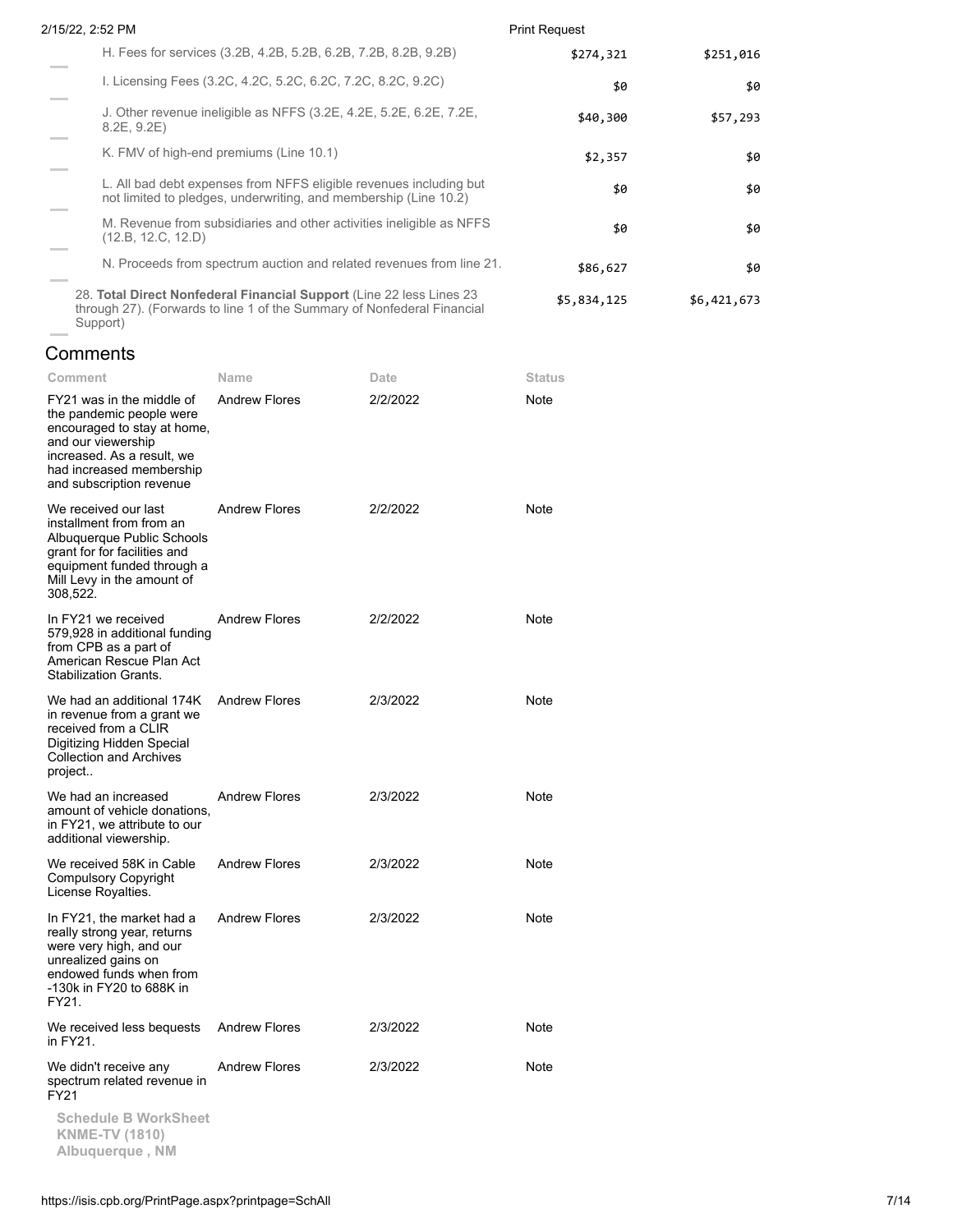|                                                                                                                            | 2020            | 2021            |
|----------------------------------------------------------------------------------------------------------------------------|-----------------|-----------------|
| Step 1 - Compute the Rate -<br>Licensee Indirect Costs/Licensee<br><b>Direct Costs</b>                                     |                 |                 |
| Institutional Support (Enter this<br>amount here only if station benefits<br>from Institutional Support.)                  | \$8,065,170     | \$5,640,366     |
| AFS page or "n/a"                                                                                                          | 0               | 28 & 9          |
| Physical Plant Support (Enter this<br>amount here only if station benefits<br>from Physical Plant Support.)                | \$98,235,166    | \$79,255,416    |
| AFS page or "n/a"                                                                                                          | 0               | 28 & 9          |
| <b>Licensee Indirect Costs</b>                                                                                             | \$106,300,336   | \$84,895,782    |
| <b>Licensee Direct Costs</b>                                                                                               |                 |                 |
| <b>Total Operating expenses</b>                                                                                            | \$3,746,562,073 | \$3,192,614,101 |
| AFS page or "n/a"                                                                                                          | 0               | 28 & 9          |
| Less: Institutional Support (Enter this<br>amount whether or not the station<br>benefits from Institutional Support.)      | \$88,978,694    | \$69,823,001    |
| AFS page or "n/a"                                                                                                          | 0               | 28 & 9          |
| Less: Physical Plant Support (Enter<br>this amount whether or not the<br>station benefits from Physical Plant<br>Support.) | \$181,546,885   | \$161,691,062   |
| AFS page or "n/a"                                                                                                          | 0               | 28 & 9          |
| Licensee's Direct Costs (= Total<br>operating expenses minus both<br>Institutional Support and Physical<br>Plant Support)  | \$3,476,036,494 | \$2,961,100,038 |
| Indirect Cost Rate = (Licensee's<br>Indirect Costs/Licensee's Direct<br>Costs)                                             | %3.05809        | %2.867035       |
| Step 2 - Identify the Base<br>(Station's Net Direct Expenses)                                                              |                 |                 |
| Station's Total Operating Expenses<br>(from Schedule E, Line 8)                                                            | \$5,887,903     | \$11,141,856    |
| Less: Depreciation and Amortization<br>- from station's AFS (if applicable)                                                | \$261,434       | \$365,661       |
| AFS page or "n/a"                                                                                                          | 0               | 1257            |
| In-kind contributions and donated<br>property and equipment reported as<br>expenses per AFS (if applicable)                | \$81,248        | \$10,399        |
| AFS page or "n/a"                                                                                                          | 0               | 1264            |
| Indirect Administrative Support (if<br>included in station's total expenses) -<br>per AFS                                  | \$164,514       | \$300,031       |
| AFS page or "n/a"                                                                                                          | 0               | n/a             |
| Expenses for non-broadcast<br>activities and UBIT-per AFS (if<br>applicable)                                               | \$1,079         | \$910           |
| AFS page or "n/a"                                                                                                          | 0               | n/a             |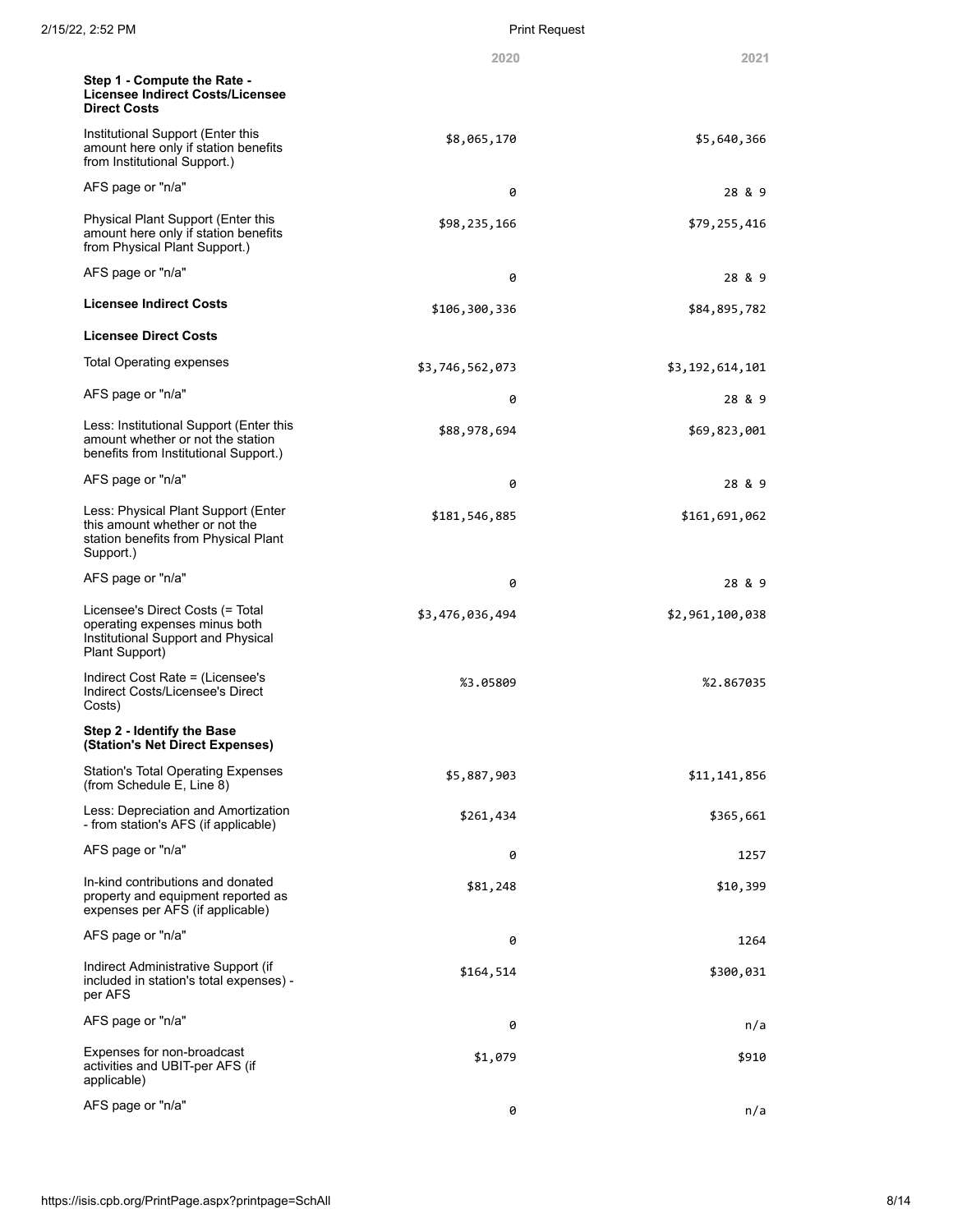| 2/15/22, 2:52 PM |  |
|------------------|--|
|                  |  |

# Print Request

|                                                                                                                                                                             |      |                                   | 2020          | 2021                   |
|-----------------------------------------------------------------------------------------------------------------------------------------------------------------------------|------|-----------------------------------|---------------|------------------------|
| Expenses not supported by licensee<br>- per AFS (Example: expenses of<br>consolidated entities like Friends<br>Groups, foundations, and component<br>units (if applicable)" |      |                                   | \$0           | \$0                    |
| AFS page or "n/a"                                                                                                                                                           |      |                                   | 0             | n/a                    |
| <b>Station's Net Direct Expenses</b>                                                                                                                                        |      | \$5,379,628                       |               | \$10,464,856           |
| Step 3: Apply the Rate to the Base<br>(= total support activity benefiting<br>the station)                                                                                  |      | \$164,514                         |               | \$300,031              |
| Upload the licensee's audited financial<br>statement only. [NOTE: Only PDF files<br>are allowed for upload.]                                                                |      | <b>View Document</b>              |               | 1810 KNME BWA fy21.pdf |
| Comments                                                                                                                                                                    |      |                                   |               |                        |
| <b>Name</b><br>Comment<br><b>Occupancy List</b><br><b>KNME-TV (1810)</b><br>Albuquerque, NM                                                                                 | Date |                                   | <b>Status</b> |                        |
| <b>Schedule B Totals</b><br><b>KNME-TV (1810)</b><br>Albuquerque, NM                                                                                                        |      | <b>Type of Occupancy Location</b> |               | Value                  |
|                                                                                                                                                                             |      |                                   | 2020 data     | 2021 data              |
| 1. Total support activity benefiting station                                                                                                                                |      |                                   | \$164,514     | \$300,031              |
| 2. Occupancy value                                                                                                                                                          |      |                                   | 0             | \$0                    |
| 3. Deductions: Fees paid to the licensee for overhead<br>recovery, assessment, etc.                                                                                         |      |                                   | \$0           | \$0                    |
| 4. Deductions: Support shown on lines 1 and 2 in excess<br>of revenue reported in financial statements.                                                                     |      |                                   | \$0           | \$0                    |
| 5. Total Indirect Administrative Support (Forwards to Line 2<br>of the Summary of Nonfederal Financial Support)                                                             |      |                                   | \$164,514     | \$300,031              |
| 6. Please enter an institutional type code for your licensee.                                                                                                               |      |                                   | SU            | SU                     |
| Comments                                                                                                                                                                    |      |                                   |               |                        |
| Comment<br><b>Name</b><br><b>Schedule C</b><br><b>KNME-TV (1810)</b><br>Albuquerque, NM                                                                                     | Date |                                   | <b>Status</b> |                        |
|                                                                                                                                                                             |      | 2020 data                         | Donor<br>Code | $2021$ data            |
| 1. PROFESSIONAL SERVICES (must be eligible as NFFS)                                                                                                                         |      | \$50,360                          |               | \$0                    |
| A. Legal                                                                                                                                                                    |      | \$0                               |               | \$0                    |
| B. Accounting and/or auditing                                                                                                                                               |      | \$0                               |               | \$0                    |
| C. Engineering                                                                                                                                                              |      | \$0                               |               | \$0                    |
| D. Other professionals (see specific line item instructions<br>in Guidelines before completing)                                                                             |      | BS \$50,360                       |               | \$0                    |
| 2. GENERAL OPERATIONAL SERVICES (must be eligible as<br>NFFS)                                                                                                               |      | \$0                               |               | \$0                    |
| A. Annual rental value of space (studios, offices, or tower<br>facilities)                                                                                                  |      | \$0                               |               | \$0                    |
| B. Annual value of land used for locating a station-owned<br>transmission tower                                                                                             |      | \$0                               |               | \$0                    |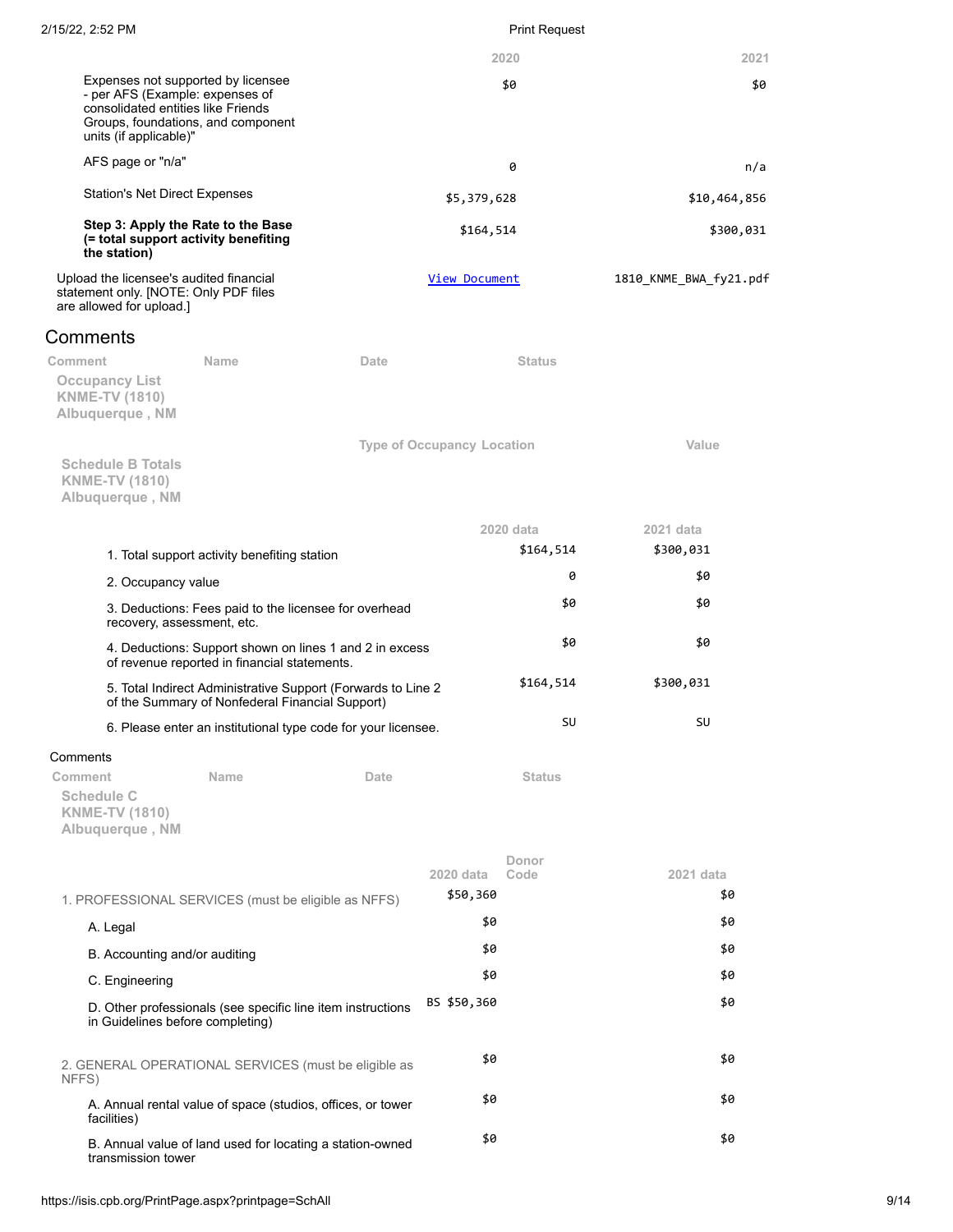|                                                                                                                                                                                                 |                                                             |               |    | 2020 data       | Donor         |       |                  |
|-------------------------------------------------------------------------------------------------------------------------------------------------------------------------------------------------|-------------------------------------------------------------|---------------|----|-----------------|---------------|-------|------------------|
|                                                                                                                                                                                                 |                                                             |               |    | \$0             | Code          |       | 2021 data<br>\$0 |
| C. Station operating expenses                                                                                                                                                                   |                                                             |               |    | \$0             |               |       | \$0              |
| before completing)                                                                                                                                                                              | D. Other (see specific line item instructions in Guidelines |               |    |                 |               |       |                  |
| 3. OTHER SERVICES (must be eligible as NFFS)                                                                                                                                                    |                                                             |               |    | \$22,335        |               |       | \$0              |
| A. ITV or educational radio                                                                                                                                                                     |                                                             |               |    | \$0             |               |       | \$0              |
| eTech Ohio)                                                                                                                                                                                     | B. State public broadcasting agencies (APBC, FL-DOE,        |               |    | \$0             |               |       | \$0              |
| C. Local advertising                                                                                                                                                                            |                                                             |               |    | BS \$22,335     |               |       | \$0              |
| D. National advertising                                                                                                                                                                         |                                                             |               |    | \$0             |               |       | \$0              |
| 4. Total in-kind contributions - services and other assets<br>eligible as NFFS (sum of lines 1 through 3), forwards to Line<br>3a. of the Summary of Nonfederal Financial Support               |                                                             |               |    | \$72,695        |               |       | \$0              |
| 5. IN-KIND CONTRIBUTIONS INELIGIBLE AS NFFS                                                                                                                                                     |                                                             |               |    | \$8,553         |               |       | \$10,399         |
|                                                                                                                                                                                                 | A. Compact discs, records, tapes and cassettes              |               |    | \$0             |               |       | \$0              |
| <b>B.</b> Exchange transactions                                                                                                                                                                 |                                                             |               |    | \$0             |               |       | \$0              |
| C. Federal or public broadcasting sources                                                                                                                                                       |                                                             |               |    | \$0             |               |       | \$0              |
| D. Fundraising related activities                                                                                                                                                               |                                                             |               | BS | \$5,890         |               |       | \$0              |
| approved activities                                                                                                                                                                             | E. ITV or educational radio outside the allowable scope of  |               |    | \$0             |               |       | \$0              |
| F. Local productions                                                                                                                                                                            |                                                             |               |    | \$0             |               |       | \$0              |
| G. Program supplements                                                                                                                                                                          |                                                             |               |    | \$0             |               |       | \$0              |
| H. Programs that are nationally distributed                                                                                                                                                     |                                                             |               |    | \$0             |               |       | \$0              |
| I. Promotional items                                                                                                                                                                            |                                                             |               |    | \$0             |               |       | \$0              |
|                                                                                                                                                                                                 |                                                             |               |    | \$0             |               |       | \$0              |
|                                                                                                                                                                                                 | J. Regional organization allocations of program services    |               |    | \$0             |               |       | \$0              |
| on line 3(b)                                                                                                                                                                                    | K. State PB agency allocations other than those allowed     |               |    |                 |               |       |                  |
| donated                                                                                                                                                                                         | L. Services that would not need to be purchased if not      |               | BS | \$2,663         |               |       | \$0              |
| M. Other                                                                                                                                                                                        |                                                             |               |    | \$0             |               | BS    | \$10,399         |
| <b>Description</b>                                                                                                                                                                              |                                                             | <b>Amount</b> |    |                 |               |       |                  |
| <b>Trade Agreements</b>                                                                                                                                                                         |                                                             | \$10,399      |    |                 |               |       |                  |
| 6. Total in-kind contributions - services and other assets (line 4<br>plus line 5), forwards to Schedule F, line 1c. Must agree with<br>in-kind contributions recognized as revenue in the AFS. |                                                             |               |    | \$81,248        |               |       | \$10,399         |
| Comments                                                                                                                                                                                        |                                                             |               |    |                 |               |       |                  |
| Comment                                                                                                                                                                                         | Name                                                        | Date          |    |                 | <b>Status</b> |       |                  |
| Business decision to no<br>longer pursue trade<br>contracts, all FY21 activity<br>NFFS ineligible.                                                                                              | Susan Rhymer                                                | 1/5/2022      |    |                 | Note          |       |                  |
|                                                                                                                                                                                                 | <b>Andrew Flores</b>                                        | 1/6/2022      |    |                 | Note          |       |                  |
| <b>Schedule D</b><br><b>KNME-TV (1810)</b><br>Albuquerque, NM                                                                                                                                   |                                                             |               |    |                 |               |       |                  |
|                                                                                                                                                                                                 |                                                             |               |    |                 |               | Donor |                  |
|                                                                                                                                                                                                 |                                                             |               |    | 2020 data<br>\$ |               | Code  | 2021 data<br>\$0 |
| 1. Land (must be eligible as NFFS)                                                                                                                                                              |                                                             |               |    |                 |               |       |                  |
| 2. Building (must be eligible as NFFS)                                                                                                                                                          |                                                             |               |    | \$              |               |       | \$0              |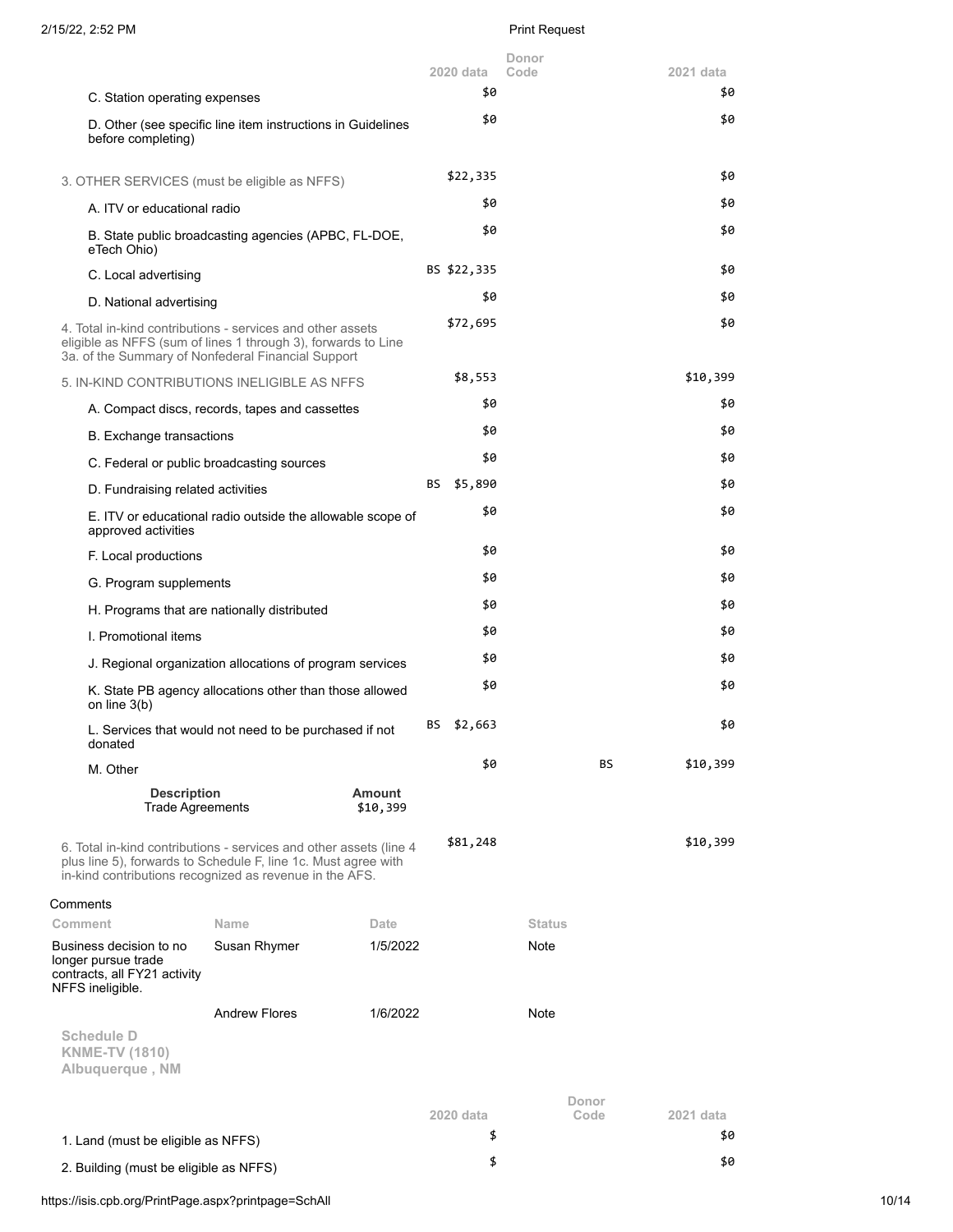|                                                                                                                                                                                               | Donor<br>2020 data | Code<br>2021 data      |
|-----------------------------------------------------------------------------------------------------------------------------------------------------------------------------------------------|--------------------|------------------------|
| 3. Equipment (must be eligible as NFFS)                                                                                                                                                       | \$                 | \$0                    |
| 4. Vehicle(s) (must be eligible as NFFS)                                                                                                                                                      | \$                 | \$0                    |
| 5. Other (specify) (must be eligible as NFFS)                                                                                                                                                 | \$                 | \$0                    |
|                                                                                                                                                                                               |                    |                        |
| 6. Total in-kind contributions - property and equipment eligible<br>as NFFS (sum of lines 1 through 5), forwards to Line 3b. of the<br>Summary of Nonfederal Financial Support                | \$                 | \$0                    |
| 7. IN-KIND CONTRIBUTIONS INELIGIBLE AS NFFS                                                                                                                                                   | \$                 | \$0                    |
| a) Exchange transactions                                                                                                                                                                      | \$                 | \$0                    |
| b) Federal or public broadcasting sources                                                                                                                                                     | \$                 | \$0                    |
| c) TV only-property and equipment that includes new<br>facilities (land and structures), expansion of existing<br>facilities and acquisition of new equipment                                 | \$                 | \$0                    |
| d) Other (specify)                                                                                                                                                                            | \$                 | \$0                    |
|                                                                                                                                                                                               | \$                 | \$0                    |
| 8. Total in-kind contributions - property and equipment (line 6)<br>plus line 7), forwards to Schedule F, line 1d. Must agree with<br>in-kind contributions recognized as revenue in the AFS. |                    |                        |
| Comments                                                                                                                                                                                      |                    |                        |
| Name<br>Comment<br>Date<br><b>Schedule E</b><br><b>KNME-TV (1810)</b><br>Albuquerque, NM                                                                                                      | <b>Status</b>      |                        |
| <b>EXPENSES</b><br>(Operating and non-operating)                                                                                                                                              |                    |                        |
| <b>PROGRAM SERVICES</b>                                                                                                                                                                       |                    | 2020 data<br>2021 data |
| 1. Programming and production                                                                                                                                                                 | \$2,310,674        | \$4,034,721            |
| A. TV CSG                                                                                                                                                                                     | \$1,181,830        | \$1,468,972            |
| <b>B.</b> TV Interconnection                                                                                                                                                                  |                    | \$10,869<br>\$0        |
| C. Other CPB Funds                                                                                                                                                                            |                    | \$90,078<br>\$3,316    |
| D. All non-CPB Funds                                                                                                                                                                          | \$1,027,897        | \$2,562,433            |
| 2. Broadcasting and engineering                                                                                                                                                               | \$1,614,675        | \$1,427,872            |
| A. TV CSG                                                                                                                                                                                     |                    | \$29,852<br>\$21,708   |
| <b>B.</b> TV Interconnection                                                                                                                                                                  |                    | \$4,420<br>\$0         |
| C. Other CPB Funds                                                                                                                                                                            |                    | \$0<br>\$0             |
| D. All non-CPB Funds                                                                                                                                                                          | \$1,580,403        | \$1,406,164            |
| 3. Program information and promotion                                                                                                                                                          | \$503,450          | \$737,179              |
| A. TV CSG                                                                                                                                                                                     | \$113,701          | \$87,577               |
| <b>B.</b> TV Interconnection                                                                                                                                                                  |                    | \$11,001<br>\$0        |
| C. Other CPB Funds                                                                                                                                                                            |                    | \$0<br>\$0             |
| D. All non-CPB Funds                                                                                                                                                                          | \$378,748          | \$649,602              |
| <b>SUPPORT SERVICES</b>                                                                                                                                                                       |                    | 2020 data<br>2021 data |
| 4. Management and general                                                                                                                                                                     | \$107,610          | \$2,709,609            |

https://isis.cpb.org/PrintPage.aspx?printpage=SchAll 11/14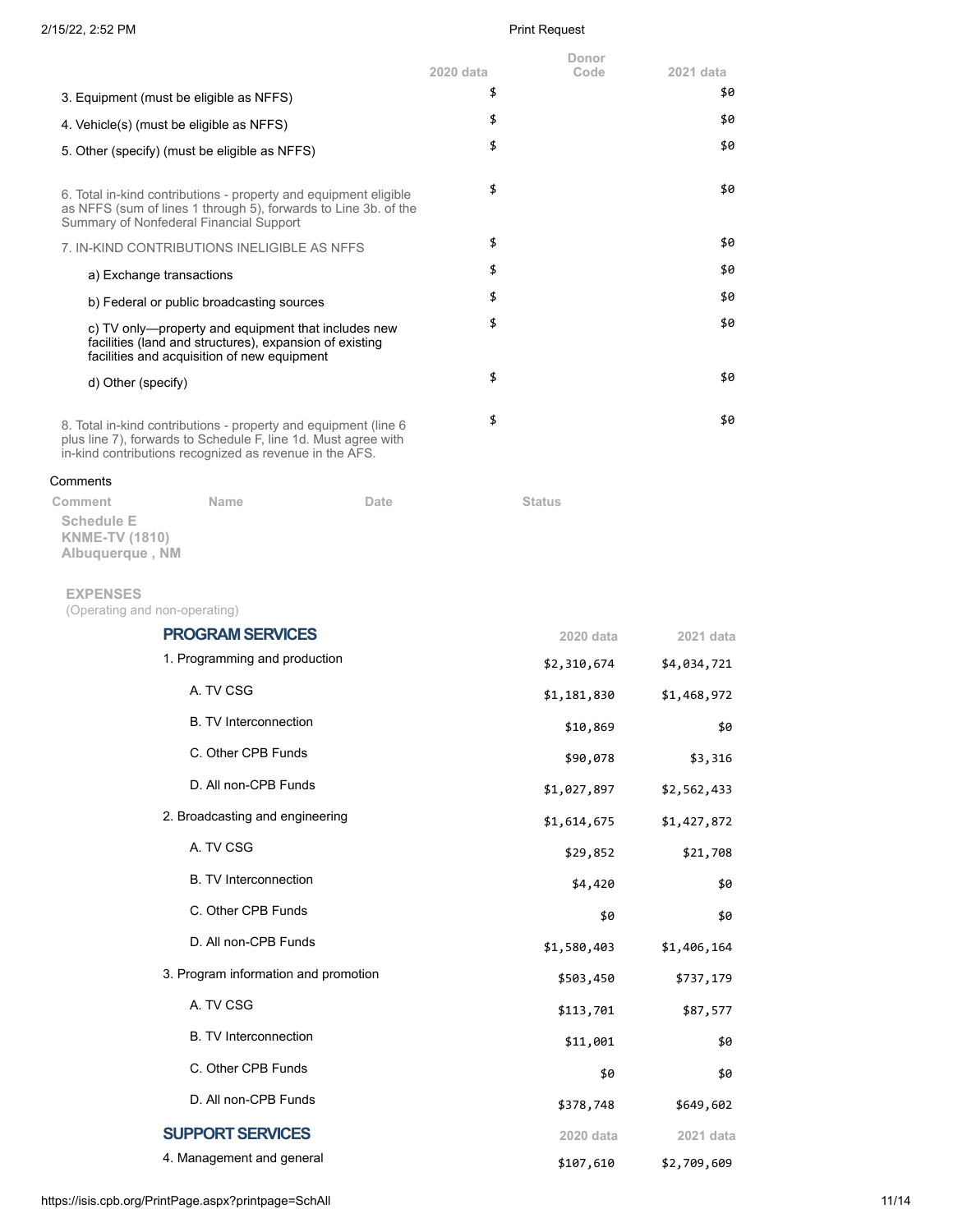| <b>PROGRAM SERVICES</b>                                                                              | 2020 data   | 2021 data    |
|------------------------------------------------------------------------------------------------------|-------------|--------------|
| A. TV CSG                                                                                            | \$0         | \$0          |
| <b>B.</b> TV Interconnection                                                                         | \$-5        | \$0          |
| C. Other CPB Funds                                                                                   | \$0         | \$0          |
| D. All non-CPB Funds                                                                                 | \$107,615   | \$2,709,609  |
| 5. Fund raising and membership development                                                           | \$943,263   | \$1,714,421  |
| A. TV CSG                                                                                            | \$0         | $$-17$       |
| <b>B.</b> TV Interconnection                                                                         | \$0         | \$0          |
| C. Other CPB Funds                                                                                   | \$0         | \$0          |
| D. All non-CPB Funds                                                                                 | \$943,263   | \$1,714,438  |
| 6. Underwriting and grant solicitation                                                               | \$146,798   | \$152,393    |
| A. TV CSG                                                                                            | \$0         | \$0          |
| <b>B.</b> TV Interconnection                                                                         | \$0         | \$0          |
| C. Other CPB Funds                                                                                   | \$0         | \$0          |
| D. All non-CPB Funds                                                                                 | \$146,798   | \$152,393    |
| 7. Depreciation and amortization (if not allocated to<br>functional categories in lines 1 through 6) | \$261,433   | \$365,661    |
| A. TV CSG                                                                                            | \$0         | \$0          |
| <b>B.</b> TV Interconnection                                                                         | \$0         | \$0          |
| C. Other CPB Funds                                                                                   | \$0         | \$0          |
| D. All non-CPB Funds                                                                                 | \$261,433   | \$365,661    |
| 8. Total Expenses (sum of lines 1 to 7) must agree with<br>audited financial statements              | \$5,887,903 | \$11,141,856 |
| A. Total TV CSG (sum of Lines 1.A, 2.A, 3.A, 4.A, 5.A,<br>6.A, 7.A)                                  | \$1,325,383 | \$1,578,240  |
| B. Total TV Interconnection (sum of Lines 1.B, 2.B,<br>3.B, 4.B, 5.B, 6.B, 7.B)                      | \$26,285    | \$0          |
| C. Total Other CPB Funds (sum of Lines 1.C, 2.C, 3.C,<br>4 C, 5 C, 6 C, 7 C)                         | \$90,078    | \$3,316      |
| D. Total All non-CPB Funds (sum of Lines 1.D, 2.D,<br>3.D, 4.D, 5.D, 6.D, 7.D)                       | \$4,446,157 | \$9,560,300  |
| <b>INVESTMENT IN CAPITAL ASSETS</b><br>Cost of capital assets purchased or donated                   |             |              |
|                                                                                                      | 2020 data   | 2021 data    |
| 9. Total capital assets purchased or donated                                                         | \$151,747   | \$1,659,119  |
| 9a. Land and buildings                                                                               | \$0         | \$0          |
| 9b. Equipment                                                                                        | \$151,747   | \$1,659,119  |
| 9c. All other                                                                                        | \$0         | \$0          |
| 10. Total expenses and investment in capital assets<br>(Sum of lines 8 and 9)                        | \$6,039,650 | \$12,800,975 |

**Additional Information** (Lines 11 + 12 must equal line 8 and Lines 13 + 14 must equal line 9)

**2020 data 2021 data**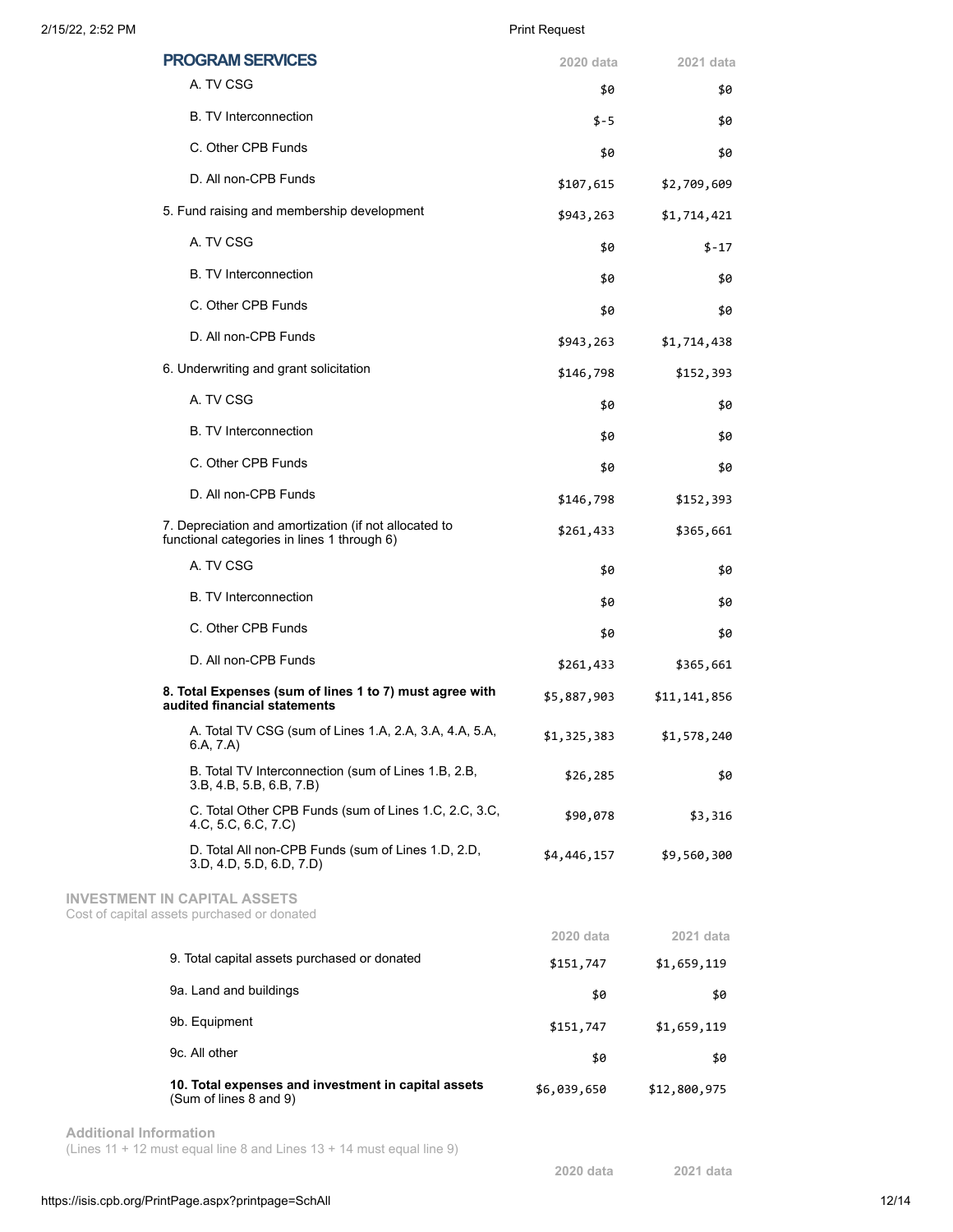|                                                             | 2020 data   | 2021 data    |
|-------------------------------------------------------------|-------------|--------------|
| 11. Total expenses (direct only)                            | \$5,710,989 | \$10,841,825 |
| 12. Total expenses (indirect and in-kind)                   | \$176,914   | \$300,031    |
| 13. Investment in capital assets (direct only)              | \$151,747   | \$1,659,119  |
| 14. Investment in capital assets (indirect and in-<br>kind) | \$0         | \$0          |

# **Comments**

| Comment                                                                                                                                                                                                      | Name                 | Date     | <b>Status</b> |
|--------------------------------------------------------------------------------------------------------------------------------------------------------------------------------------------------------------|----------------------|----------|---------------|
| Capitalized prior year<br>expenditures in relation to<br>expenses of our tower on<br>Sandia Crest, and was<br>booked at equipment<br>additions.                                                              | <b>Andrew Flores</b> | 1/7/2022 | Note          |
| Capitalized prior year<br>expenditures in relation to<br>expenses of our tower on<br>Sandia Crest, and was<br>booked at equipment<br>additions.                                                              | <b>Andrew Flores</b> | 1/7/2022 | Note          |
| The increase was mainly<br>due significant change in the<br>actuarial calculation of our<br>pension expense from FY20<br>to FY21.                                                                            | <b>Andrew Flores</b> | 2/3/2022 | Note          |
| The increase in expenses<br>were mainly do to a net<br>increase of 1.86 Million<br>pension expense of from<br>FY20 to FY21                                                                                   | <b>Andrew Flores</b> | 2/3/2022 | Note          |
| There was a net increase of Andrew Flores<br>the actuarial calculation of<br>our pension expense of<br>290K from FY20-FY21                                                                                   |                      | 2/3/2022 | Note          |
| There was a increase in<br>pension expense of 2.1<br>Million from FY20 to FY 21                                                                                                                              | <b>Andrew Flores</b> | 2/3/2022 | Note          |
| The majority of the increased Andrew Flores<br>expenses in FY21 over<br>FY20, is that in FY20 we had<br>gains on pension related<br>expenses, and in FY21 we<br>had expenses causing a<br>significant shift. |                      | 2/3/2022 | Note          |
| We had a pension expense<br>increase of 756K from FY20<br>to FY21                                                                                                                                            | <b>Andrew Flores</b> | 2/3/2022 | <b>Note</b>   |
| We capitalized 1.66 million in Andrew Flores<br>of expenses in FY21, which<br>in turn increased our<br>depreciation expense for the<br>year.                                                                 |                      | 2/3/2022 | Note          |
| This is mainly due to<br>increase costs in dues<br><b>Schedule F</b><br><b>KNME-TV (1810)</b><br>Albuquerque, NM                                                                                             | <b>Andrew Flores</b> | 2/3/2022 | Note          |

**1. Data from AFR**

a. Schedule A, Line 22  $$10,506,440$ 

b. Schedule B, Line 5 \$300,031

https://isis.cpb.org/PrintPage.aspx?printpage=SchAll 13/14

**2021 data**